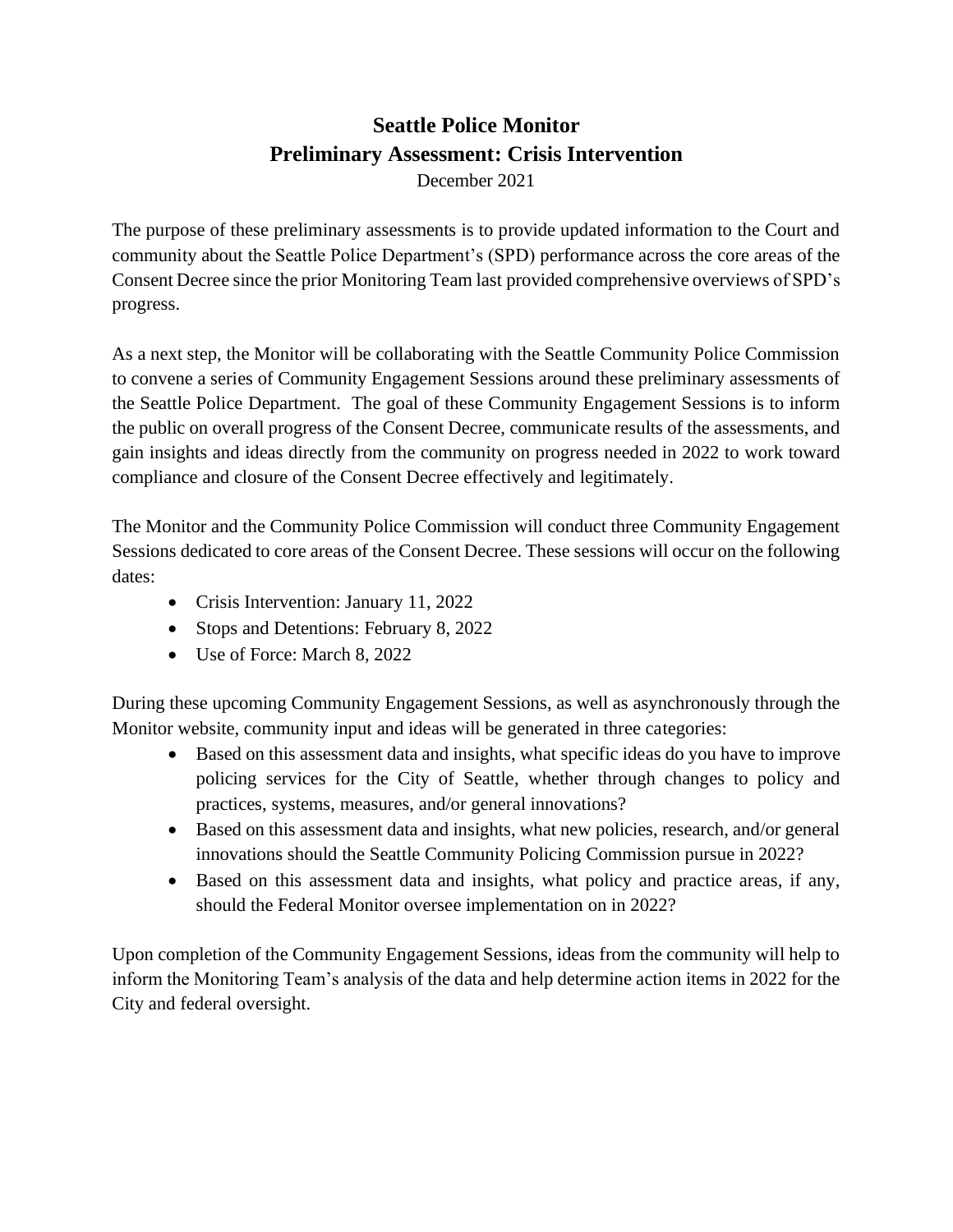# **Table of Contents**

| 1. |  |  |
|----|--|--|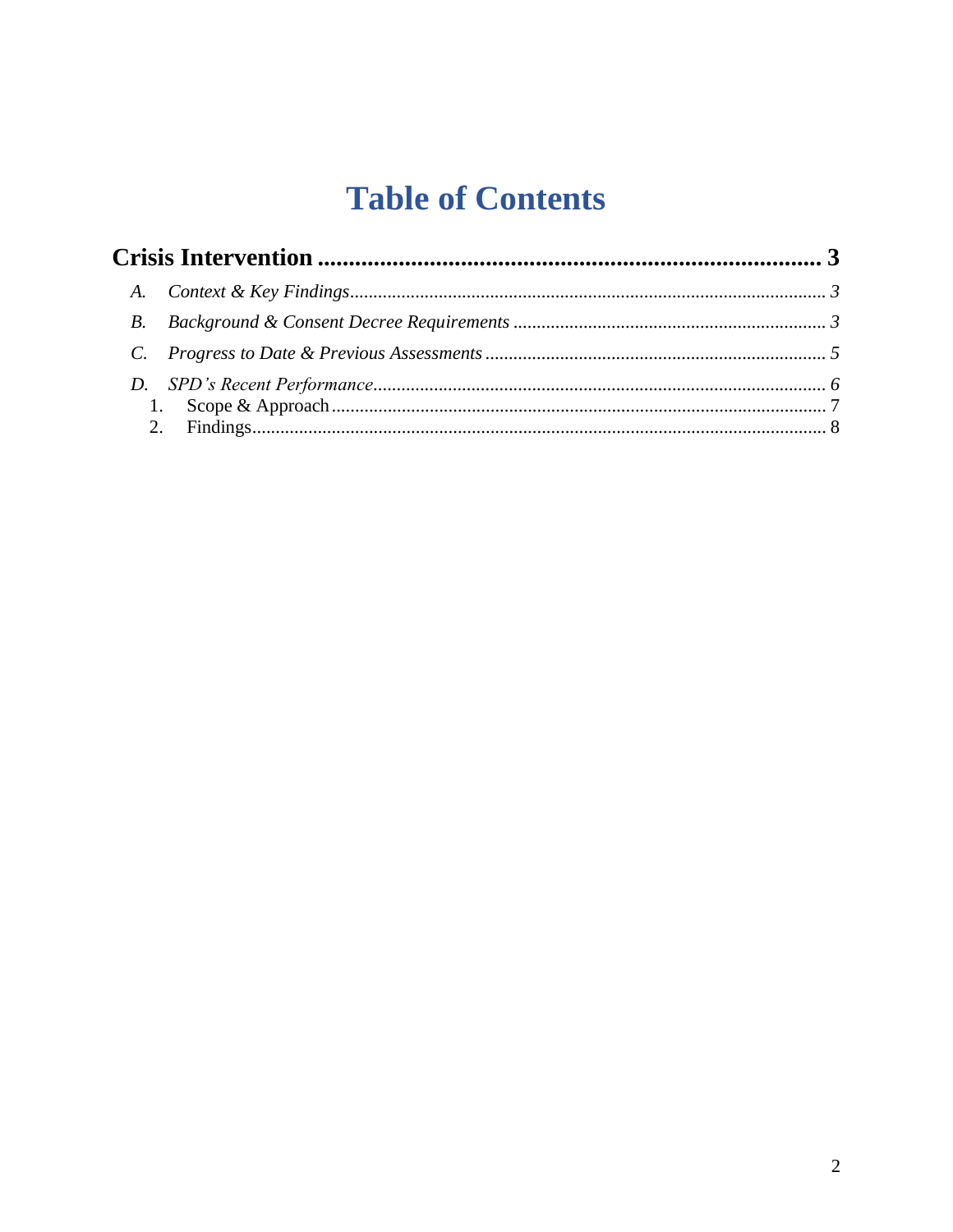#### <span id="page-2-0"></span>Crisis Intervention

#### <span id="page-2-1"></span>A. Context & Key Findings

The Consent Decree required that SPD implement several reforms aimed at reducing force applied to individuals experiencing behavioral crisis and steering individuals in crisis to appropriate mental health and social services. Over the course of the Consent Decree, SPD has implemented new policy, training, and data tracking mechanisms to support improved response to crisis situations. Based on a 2016 assessment of SPD's performance, the Monitoring Team declared that SPD had complied with the crisis intervention requirements of the Decree. This compliance was subsequently confirmed in a 2018 review. This assessment revisits SPD's performance on crisis intervention and finds the following:

- SPD responds to a significant number of crisis events, documenting around 10,000 crisis contacts per year.
- Specially-trained Crisis Intervention Team officers continue to be dispatched to calls for service that appear to implicate behavioral crisis issues. CIT officers were dispatched in 73% of all crisis calls in 2019 and 82% of calls in 2020, according to SPD's records.
- SPD used force in approximately 1.71% of crisis contacts across 2019 and 2020 with higher-level force (Type II and III force) used in 0.58% of crisis contacts, though these rates should be considered with some caution, as discussed in the report.
- About 0.24% of all crisis contacts in 2020 were the subject of a complaint to the Office of Police Accountability (OPA), with OPA sustaining allegations stemming from those investigations in 0.07% of crisis contacts overall.
- SPD's arrest rate in crisis situations remains consistent with what the Monitoring Team found in its 2016 assessment. The Monitoring Team's 2016 review found SPD crisis contacts resulted in arrest 7.5% of the time. SPD's arrest rate was 8.62% in 2019 and 6.30% in 2020.
- Overall, SPD's outcomes with respect to crisis contacts have largely sustained or improved in the ensuing five years since the Monitoring Team initially declared SPD's compliance with the crisis intervention requirements of the Consent Decree in 2016.

## <span id="page-2-2"></span>B. Background & Consent Decree Requirements

The Department of Justice's (DOJ) 2011 investigation of the Seattle Police Department (SPD) found systemic issues related to use of force practices, with specific concerns on SPD's interactions with individuals experiencing mental and behavioral health or substance abuse issues. Specifically, DOJ found that: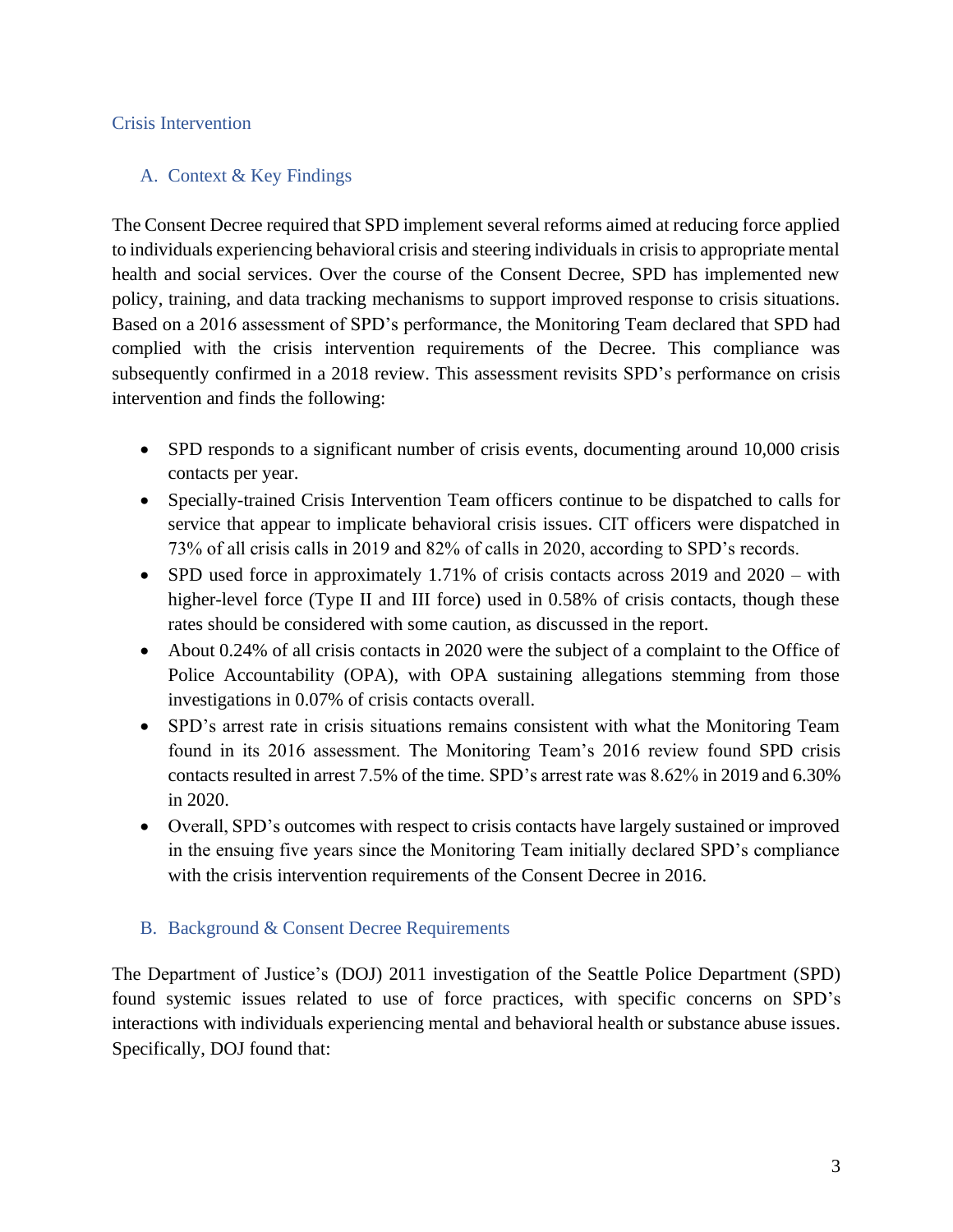SPD officers escalate situations and use unnecessary or excessive force when arresting individuals for minor offenses. *This trend is pronounced in encounters with persons with mental illnesses or those under the influence of alcohol or drugs.* This is problematic because SPD estimates that 70% of use of force encounters involve these populations.<sup>1</sup>

The DOJ investigation found that these problematic crisis outcomes resulted from systemic deficiencies in Seattle's crisis intervention programs, as summarized by the Monitoring Team:

There was no overarching policy governing response to and performance in crisis events; no crisis intervention committee that brought together key community stakeholders to collaboratively and collectively address community and interagency issues; no ongoing, structured crisis intervention training program; no experienced, trained, and dedicated certified CIT-officers; and no centralized organizational structure to implement a strategic and coordinated approach to policing those in crisis [sic]. 2

Indeed, there was a "general concern that when SPD officers arrived at the scene of a behavioral crisis event, they did not always have the skill or training to address them in a manner that adequately promoted officer safety, subject safety, and any implicated law enforcement objectives."<sup>3</sup>

Paragraphs 130 through 137 of the Consent Decree required that SPD implement a number of reforms aimed at reducing force applied to individuals experiencing behavioral crisis and steering individuals in crisis to appropriate mental health and social services. (As the prior Monitoring Team observed, "[b]ehavioral crises include mental illness, substance abuse disorders, [and] other personal and behavioral issues or concerns."<sup>4</sup> ) These changes included:

- Developing new policies on crisis intervention and de-escalation;
- Enhancing the 40-hour CIT certification training to equip specialized officers to respond and address crisis events;
- Increasing the number of specialized CIT officers available on every shift to respond to crises;
- Training all officers on crisis intervention techniques to ensure all officers have foundational skills in de-escalation and crisis response;

<sup>&</sup>lt;sup>1</sup> Dkt. 1-1, *Investigation of the Seattle Police Department*, United States Department of Justice, Civil Rights Division, United States Attorney's Office, Western District of Washington" (Dec. 16, 2011) [hereinafter "2011 Findings Letter"] at 5 (emphasis added).

<sup>2</sup> Fifth Systemic Assessment at 3.

<sup>3</sup> Fifth Systemic Assessment at 3.

<sup>4</sup> Fourth Semiannual Report at 76.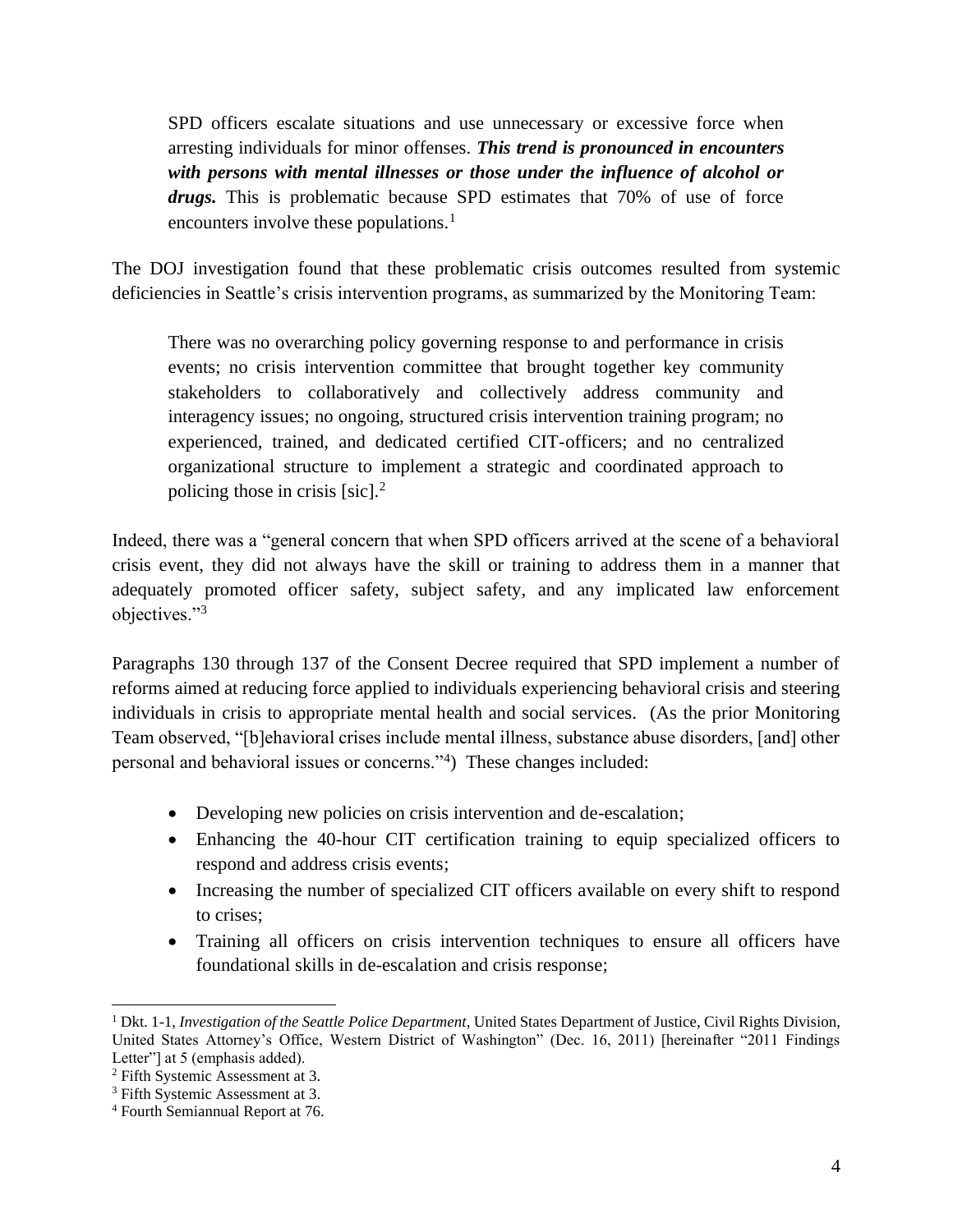- Improving documentation of crisis events to help SPD evaluate its crisis intervention response and identify opportunities for improvements; and
- Continuously engaging with a Crisis Intervention Committee on policy, training, data capture, and opportunities for improvements in the city's crisis response.

## <span id="page-4-0"></span>C. Progress to Date & Previous Assessments

Over the course of the Consent Decree, the Monitoring Team evaluated and provided feedback on SPD's implementation of crisis-related requirements. In 2016, the Monitoring Team concluded that SPD was in compliance with required Decree reforms after conducting a systemic assessment of SPD's crisis performance. 5 Specifically, the Monitoring Team found:

- "[A]lthough there is no bright line percentage"<sup>6</sup> required by the Decree, SPD's response rates of specially-trained, crisis-intervention-certified officers to the scenes of incidents involving individuals experiencing a crisis was "impressive" and "supportive of initial compliance."<sup>7</sup> Such officers were staffed such that they could be available across shifts and precincts.<sup>8</sup>
- Specially-trained crisis-intervention-certified officers were "tak[ing] appropriate roles at crisis incidents" to which they responded.<sup>9</sup>
- Officers used force in two percent of contacts with individuals experiencing a crisis, which was "indicative of" a "culture shift that has taken place" within SPD with respect to crisis intervention and was "supportive of initial compliance."<sup>10</sup>
- A qualitative review of documentation of crisis incidents "indicates that officers are skillfully dealing with those in crisis," placing the Department "in initial compliance in this respect."<sup>11</sup>
- Monitoring Team review of training and interviews with SPD officers, a survey by Seattle University, and SPD data indicating that as many as two-thirds of the Department having completed advanced crisis training all suggested that SPD's crisis training "meets the intent of, and is supportive of initial compliance with, the Consent Decree with respect to having a force adequately trained to take on the challenge of dealing with individuals in crisis."<sup>12</sup>

<sup>5</sup> Fifth Systemic Assessment at 13.

<sup>6</sup> Fifth Systemic Assessment at 9.

<sup>7</sup> Fifth Systemic Assessment at 7.

<sup>8</sup> Fifth Systemic Assessment at 15–16.

<sup>&</sup>lt;sup>9</sup> Fifth Systemic Assessment at 11.

<sup>&</sup>lt;sup>10</sup> Fifth Systemic Assessment at 12.

<sup>&</sup>lt;sup>11</sup> Fifth Systemic Assessment at 13.

<sup>&</sup>lt;sup>12</sup> Fifth Systemic Assessment at 14.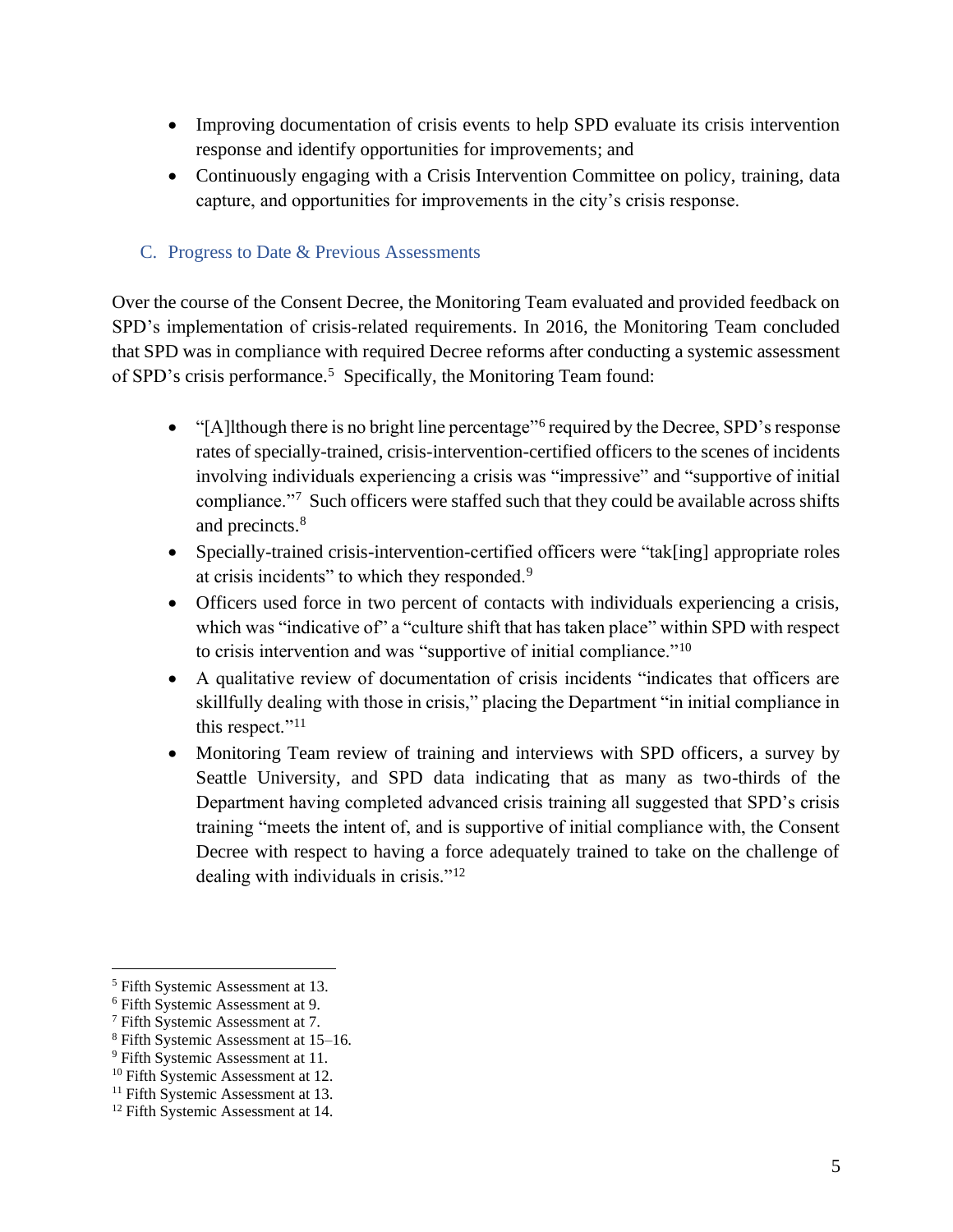- SPD's collaboration with the wider Seattle community on issues relating to crisis intervention was currently "meet[ing] . . . expectations[,] and the Department is in initial compliance with these requirements."<sup>13</sup>
- "SPD is developing and institutionalizing a thoughtful approach geared toward guiding those in crisis to appropriate services rather than jail."<sup>14</sup>

The Monitoring Team "conclude<sup>[d]</sup> that SPD has made great strides toward implementing a very successful CIT program and is in initial compliance with the Consent Decree."<sup>15</sup>

In December 2018, SPD issued a report assessing its compliance with the crisis intervention requirements of the Decree, in keeping with Phase II's approach of transferring preliminary monitoring responsibilities to the City and SPD with subsequent assessment and validation by the Monitoring Team and DOJ. SPD's assessment concluded the agency had sustained compliance with the crisis intervention requirements of the Decree.<sup>16</sup> The subsequent review by the Monitoring Team and DOJ validated SPD's finding of maintained compliance. Specifically, the Monitoring Team and DOJ concluded that SPD:

- "Engag[ed] with individuals in crisis in a manner generally consistent with crisis intervention and force policies.<sup>17</sup>
- "[W]here issues related to the use of force against a person in crisis did exist, the chain of command made appropriate referrals." DOJ and the Monitoring Team added that "such instances of self-referral indicate a willingness and ability to manage risk in the Department and, where appropriate, hold fellow officers accountable for violating policy."<sup>18</sup>
- There "were markedly high rates of CIT certification among patrol officers (73%)," and "[a]pproximately 80% of crisis contacts involved a CIT certified officer."<sup>19</sup>

Consequently, the Monitoring Team and DOJ concluded that SPD had continued its compliance through 2018 and satisfied its obligations related to crisis intervention for the required term of sustainment.<sup>20</sup>

# <span id="page-5-0"></span>D. SPD's Recent Performance

<sup>&</sup>lt;sup>13</sup> Fifth Systemic Assessment at 18.

<sup>&</sup>lt;sup>14</sup> Fifth Systemic Assessment at 20.

<sup>&</sup>lt;sup>15</sup> Fifth Systemic Assessment at 22.

<sup>16</sup> Dkt. 511 at 5.

<sup>&</sup>lt;sup>17</sup> Dkt. 511 at 40.

<sup>18</sup> Dkt. 511 at 41.

<sup>19</sup> Dkt. 511 at 40.

<sup>20</sup> Dkt. 511 at 36-40.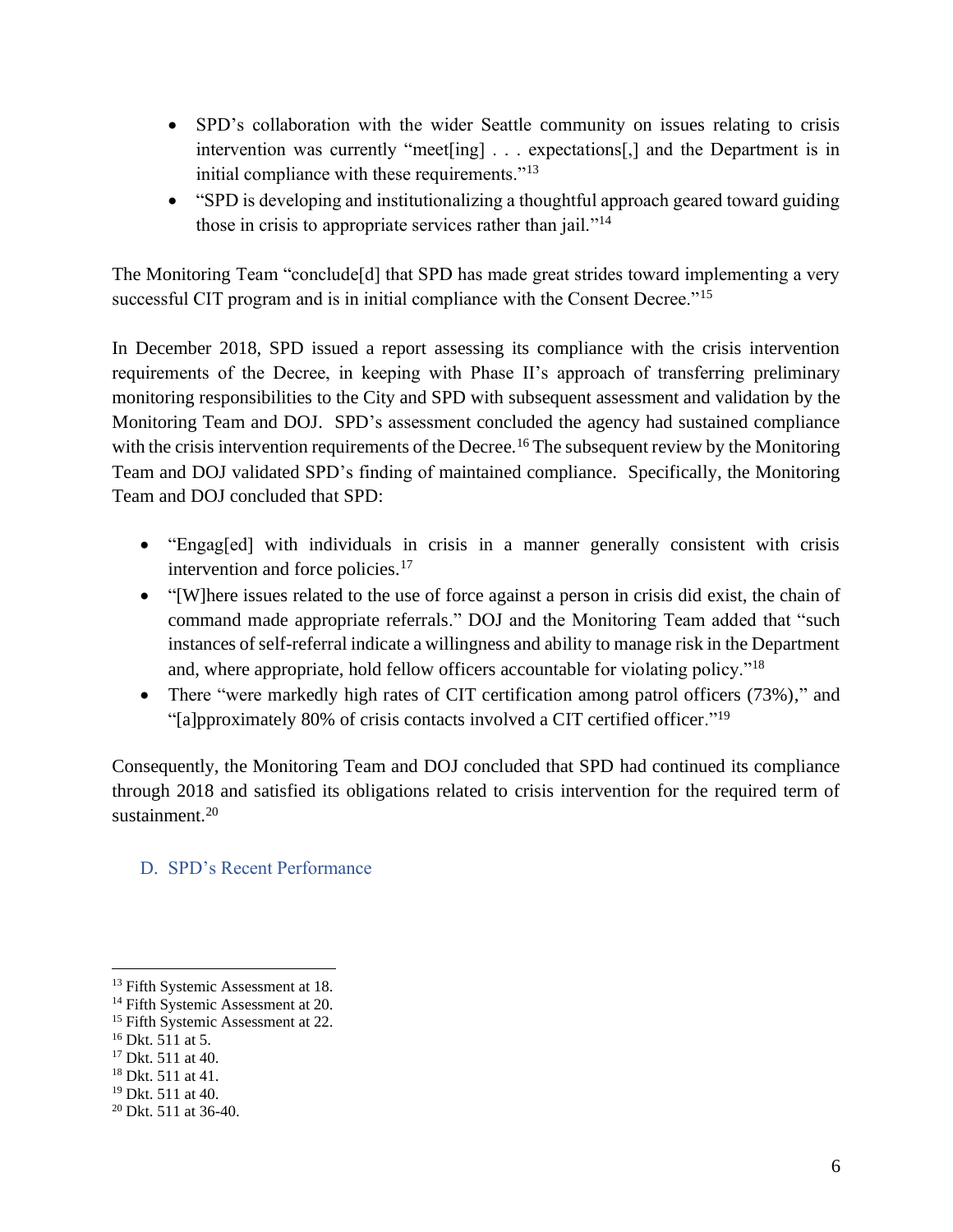#### 1. Scope & Approach

<span id="page-6-0"></span>The task here is to update the Court and Seattle community on SPD's performance with respect to interacting with individuals experiencing behavioral health crises in the period since the Phase II assessment. To do so, the Monitoring Team reviewed a variety of data as well as crisis analyses conducted by SPD, in line with the sustainment phase of the Decree. Specifically, the Monitoring Team reviewed data pertaining to use of force reporting, dispatch, crisis intervention documentation, and Force Review Board meetings to assess SPD's current practices pertaining to crisis intervention.

To assess many of the statistics that follow in this report, it is important to understand how SPD documents and reports its crisis intervention efforts. **Policy 16.110 – Crisis Intervention** requires that SPD "Officers Shall Document All Contacts With Subjects Who are in Any Type of Behavioral Crisis." This means that officers are required to document a crisis contact regardless of whether the officer has to complete other documentation for the event (for a use of force or an arrest, for example). SPD officers are required to complete crisis contact information for each individual in crisis they engage. For example, an officer would complete two crisis contact forms if the officer engaged with two individuals in crisis on a single dispatched call. This also means that the officer would not document a crisis contact if the officer does not engage with an individual in crisis during an event, even if the call was preliminarily classified as a crisis call or if the officer was dispatched to a crisis call where the incident concluded prior to the officer's arrival (a "gone on arrival" call). In turn, references to "crisis contacts" or "crisis contact forms" throughout this report refer to the number of individualized crisis contacts that were documented by SPD over a given period of time.

Much of the data used for this assessment, including these crisis contact forms, did not exist prior to the entry of the Consent Decree. It is notable that SPD has not only greatly enhanced its data collection and review in these areas but also published extensive open data pertaining to crisis intervention, use of force, and other topics of public interest. SPD's [crisis intervention dashboard](https://www.seattle.gov/police/information-and-data/crisis-contacts/crisis-contact-dashboard) and [open data](https://www.seattle.gov/police/information-and-data/crisis-contacts/crisis-contact-dataset) provide the public an opportunity to continually analyze SPD's crisis performance in ways not possible prior to the Consent Decree.<sup>21</sup>

When the Monitoring Team determined that SPD had complied with the Consent Decree's crisis intervention requirements in 2016, it still found opportunities for improvement in crisis data analysis, noting, "while a lot of new data is being collected, the information is not set up to be analyzed easily and often – so that Department managers might view key statistics to track the effectiveness of the CIT program and make evidence-based changes based on that data."<sup>22</sup> SPD's

<sup>&</sup>lt;sup>21</sup> SPD's ongoing data cleaning operations can lead to slight changes in reporting numbers on these dashboards and open data over time, which may lead to differences between the data in this report and SPD's continually updated dashboards and open data online.

 $22$  Fifth Systemic Assessment at 5.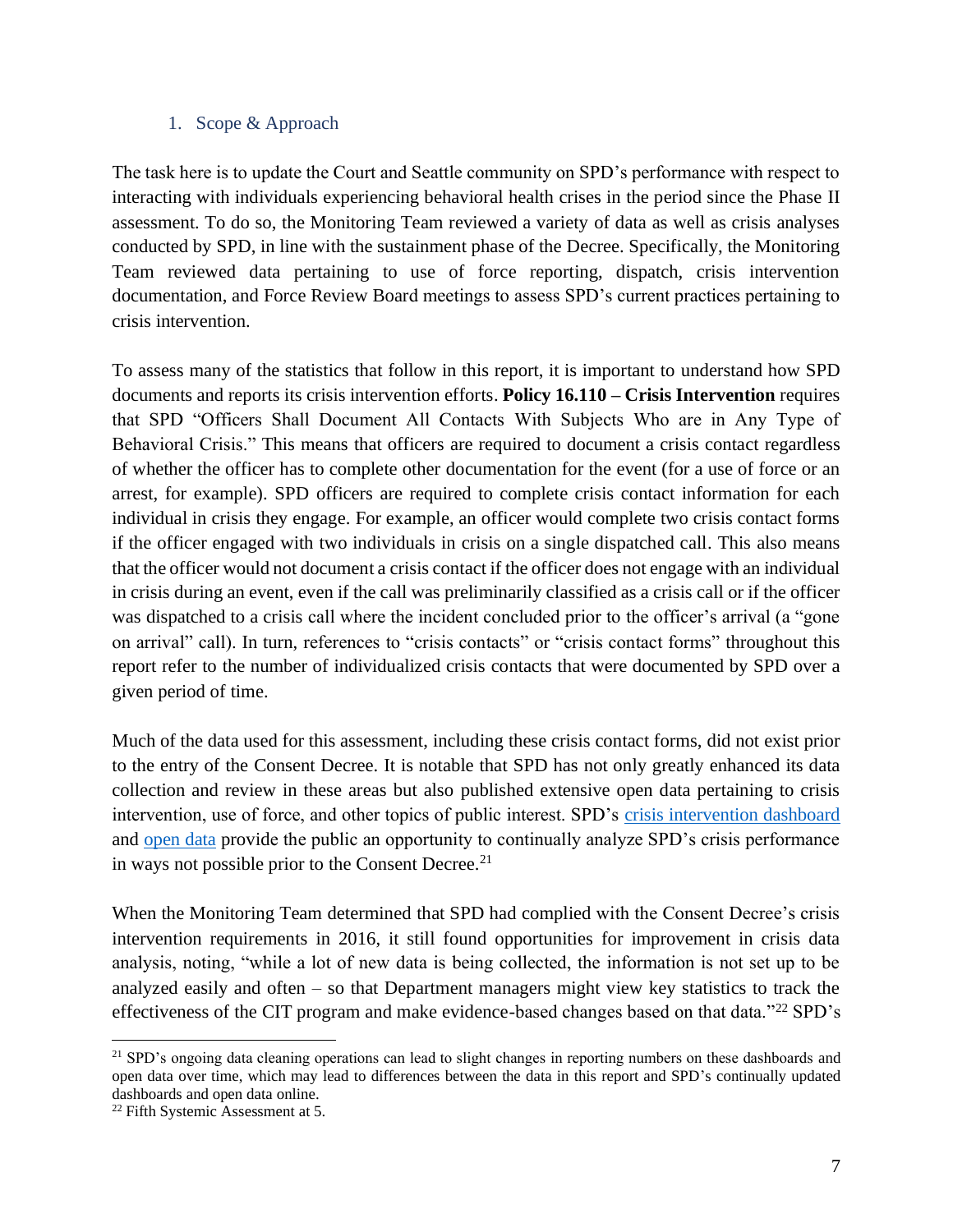public data advancements demonstrate a continued commitment to innovation, transparency and evidence-based management beyond Decree requirements that establish a foundation for public engagement critical to continued improvement in this area.

# 2. Findings

<span id="page-7-0"></span>**SPD responds to a significant number of crisis events**. The Department averaged more than 25 crisis contacts per day over 2019 and 2020. According to SPD's crisis contact documentation, SPD interacted with 6,813 individuals in crisis, across 10,155 contacts, in 2019. Officers interacted with 5,397 individuals in crisis, across 9,438 contacts, in 2020. This represents a decrease of 717 crisis contacts, and 1,416 fewer individuals interacting with SPD in crisis in 2020, which is likely at least partially attributable to the changes in general activity patterns that occurred especially at the onset of the Covid-19 pandemic. SPD provided these statistics from its internal Data Analytics Platform, and the community can review crisis trends on SPD's crisis contacts dashboard.

**Even as SPD responds to many crisis situations, these events represent a small percentage of overall SPD dispatched or proactive events.** SPD reports that crisis contacts accounted for 2.4% of events in 2019 and 3.0% in 2020, according to dispatch records in SPD's Data Analytics Platform. It should be noted a significant portion of these contacts were identified as crisis *after* Communications<sup>23</sup> dispatched officers to the scene, with Communications initially identifying 0.99% of calls as crisis contacts in 2019 and 1.40% of calls in 2020, according to SPD's statistics. This indicates that SPD is identifying situations and calls as implicating behavioral crisis issues even across a number of instances where Communications is not.

# *i. CIT Officer Capacity to Respond to Crises*

The Consent Decree required SPD to provide enhanced 40-hour crisis intervention certification training to additional officers and to ensure availability of specialized Crisis Intervention Team (CIT) officers on every shift to respond to crisis calls across the city.

**SPD has continued to expand its CIT program after achieving compliance with the related Consent Decree requirements in 2016.** As of October 2021, SPD reported having 721 CITcertified officers, an increase from 550 in  $2016^{24}$  and approximately 365 at the beginning of the Decree.<sup>25</sup> CIT officers now constitute 62% of active personnel and 63% of patrol officers, according to SPD, up from 40% and 58% respectively in 2015.<sup>26</sup>

<sup>&</sup>lt;sup>23</sup> Seattle transitioned management of 911 call taking and dispatch operations from SPD to the City of Seattle Communications Center in June 2021, per the City.

<sup>&</sup>lt;sup>24</sup> Fifth Systemic Assessment at 14.

<sup>25</sup> Dkt. 3-1 ¶ 130.

<sup>&</sup>lt;sup>26</sup> Fifth Systemic Assessment at 14.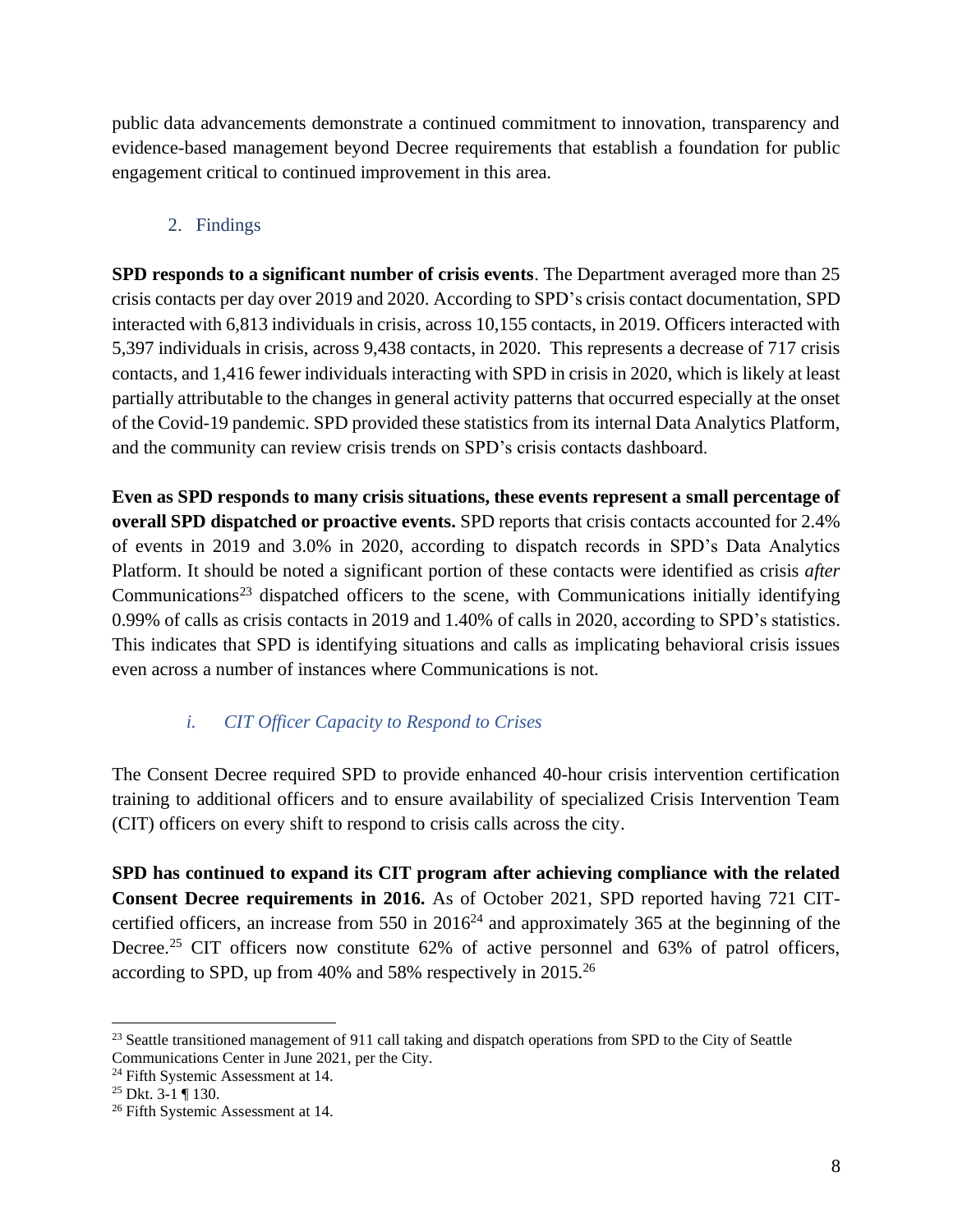SPD hit a high point of 73% of patrol officers being CIT certified<sup>27</sup> before the Covid-19 pandemic. After a pause due to the pandemic and other operational and logistical constraints, the Monitoring Team understands that CIT certification training will resume in January 2022. In fact, SPD reports having a waitlist of 86 officers interested in taking the certification class. The Department plans to hold classes regularly in 2022 to meet officer demand and continually increase the percentage of CIT officers in the Department.

**Specialized CIT officers continue to be dispatched to calls for service that appear to implicate behavioral crisis issues.** CIT officers were dispatched in 73% of all crisis calls in 2019 and 82% of calls in 2020, according to SPD's records. These CIT response rates exceed the 71% response rate reported by the Monitoring Team in 2016, when SPD was first deemed in compliance with the Consent Decree's crisis intervention requirements.<sup>28</sup> While SPD's CIT response rate in 2019 (73%) represented a 7 percentage point decrease from 2018's rate of 80%, <sup>29</sup> SPD's 82% response rate in 2020 is the highest reported during the Consent Decree.

SPD tracks its distribution of CIT-certified officers across precinct and shift, allowing for an analysis of SPD's capacity to send specially trained officers to respond to crises across the city at any time. SPD routinely staffs most patrol shifts with more than half (50%) CIT-certified officers, according to SPD's internal Data Analytics Platform.

**SPD continues to provide basic training on crisis intervention to all officers, including non-CIT-certified personnel.** The Monitoring Team previously verified that SPD provided at least eight hours of foundational crisis intervention training to officers department-wide in 2014, with subsequent refresher training.<sup>30</sup> Between this foundational training and the expansions and elevation of CIT certification training, the Monitoring Team concluded that "this level of training meets the intent of, and is supportive of initial compliance with, the Consent Decree with respect to having a force adequately trained to take on the challenge of dealing with individuals in crisis."<sup>31</sup>

**SPD has continued to provide training, addressing required Consent Decree topics, in both the introductory academy and recurring in-service training.** This means that, when a CIT officer is not available to respond to a crisis call, the non-CIT officer responding to the scene still has received foundational and refresher crisis intervention training through SPD's ongoing training of all officers.

 $27$  Dkt. 511 at 40.

<sup>&</sup>lt;sup>28</sup> Fifth Systemic Assessment at 5.

 $29$  Dkt. 511 at 40.

<sup>&</sup>lt;sup>30</sup> Fifth Systemic Assessment at 14.

<sup>&</sup>lt;sup>31</sup> Fifth Systemic Assessment at 14.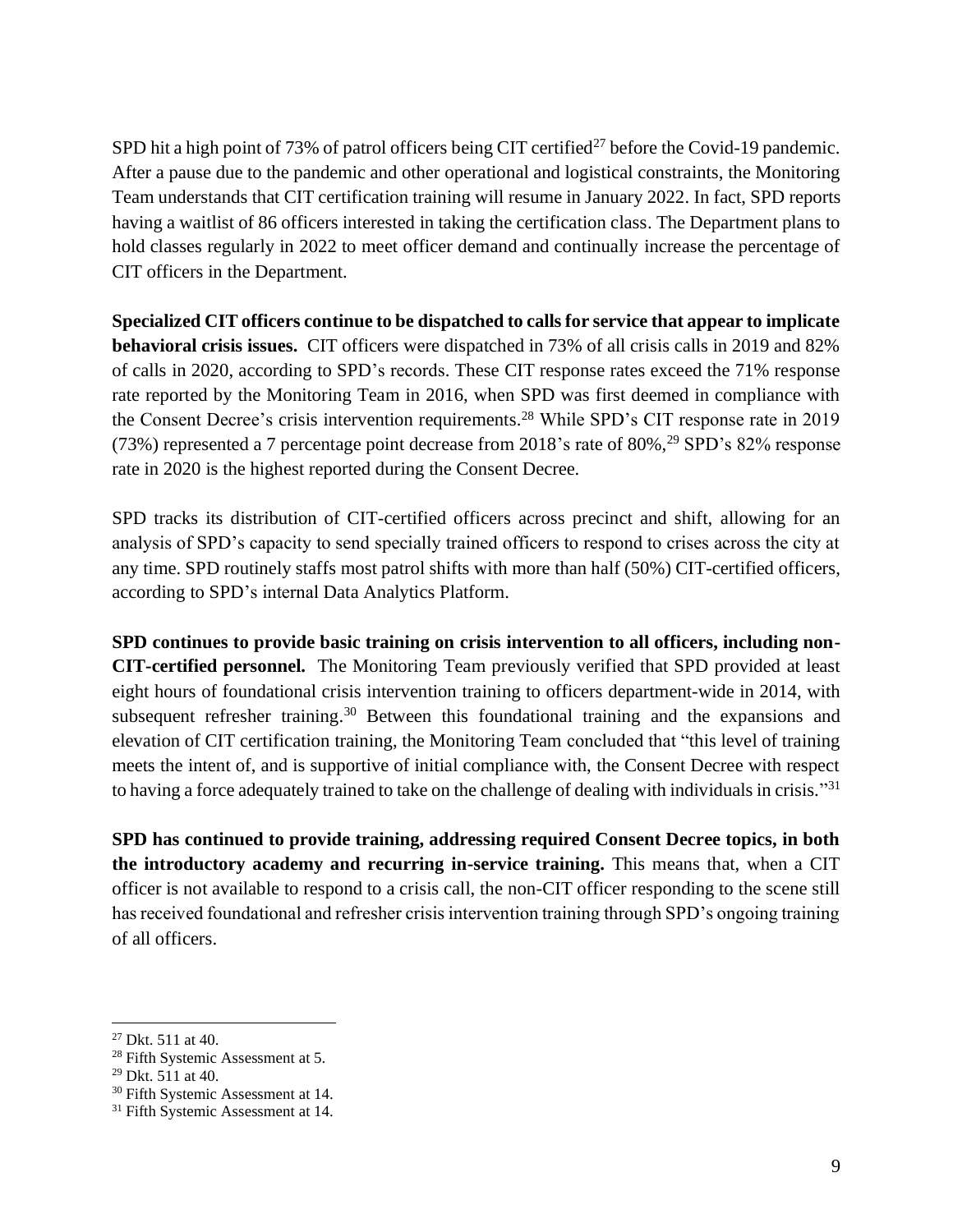Through continual training and management of its distribution of CIT-certified officers, SPD can work toward continually increasing its CIT staffing across the city, thereby increasing the percentage of crisis calls receiving a CIT-certified officer specifically trained to de-escalate the situation.

# *ii. Individuals with Multiple Crisis Contacts with SPD*

**In 2019 and 2020, individuals having multiple crisis contacts with SPD decreased (though there was an increase in individuals having five or more crisis contacts**), according to statistics from SPD's Data Analytics Platform**.** One of the goals of SPD's crisis intervention program is to connect individuals in crisis to services to help reduce the likelihood of future crises and decrease the likelihood of future encounters with SPD and the criminal justice system. In 2020, 92% of individuals with an SPD crisis contact had 1 or 2 contacts. 8% of individuals involved in a crisis event with a police response had 3 or more reported crisis encounters with police, and 2% had 7 or more reported encounters with police.

Individuals with multiple crisis contacts with SPD decreased from 1,502 to 1,250 from 2019 to 2020. From 2019 to 2020, SPD's data demonstrate a significant decrease in individuals having 1- 4 crisis contacts. There was an increase from 2019 to 2020 of individuals having 5 or more crisis contacts with SPD, though this group of frequent contacts is small compared to the number of individuals with fewer contacts with SPD. Figure 1 depicts frequency of crisis contacts for individual community members with SPD across 2019 and 2020:

# **Figure 1: Number of SPD Crisis Contacts by Individual, 2019 – 2020**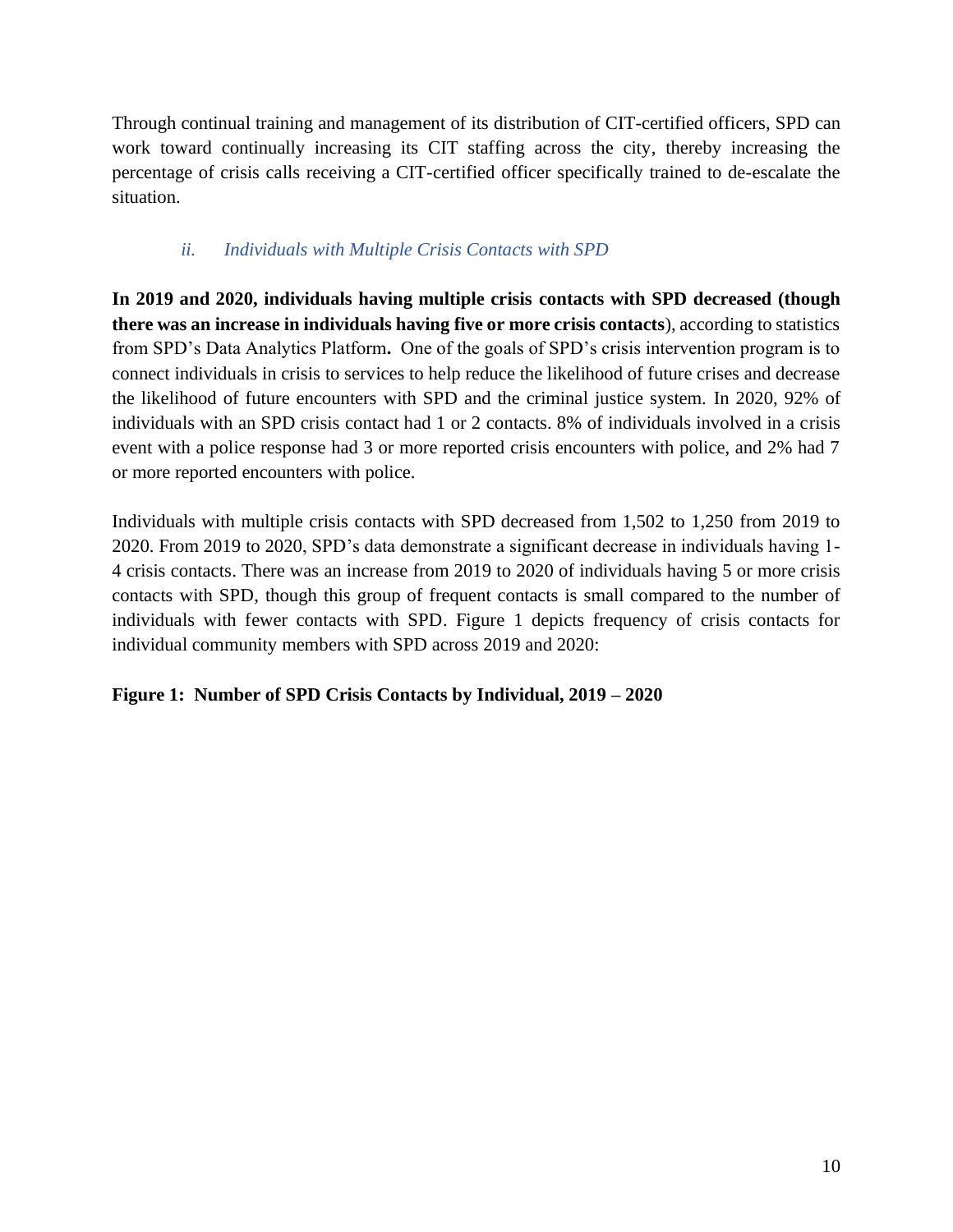

*Source: Statistics provided by SPD's Data Analytics Platform based on SPD Crisis Contact Forms*

**SPD is using non-sworn mental health professionals to help address incidents involving individuals in crisis.** SPD added four mental health providers to its co-responder unit in 2020, for a total of five mental health professionals working in tandem with sworn officers to provide specialized crisis response in certain situations and to individuals frequently encountering SPD in crisis. SPD reports that this enhanced unit is expanding its intensive crisis response strategies in 2021 with the goal of reducing the need for law enforcement encounters for individuals in crisis.

SPD and its partners in the behavioral health community can use these data on individuals with frequent crisis contacts with SPD to tailor response strategies to help reduce the likelihood of future crises and improve the quality of life of its community members, where possible. SPD's Crisis Intervention Committee and other forums should continue to evaluate SPD crisis data to identify system gaps and opportunities to provide alternative responses to crises.

## *iii. Demographics of Crisis Contacts*

In 2020, 55% of crisis contacts involved White subjects, while 23% involved Black subjects and 16% involved subjects with a race documented as "Unknown," according to SPD reporting. Contacts with race listed as "Unknown" decreased significantly from 4,716 in 2019 (46%) to 1,472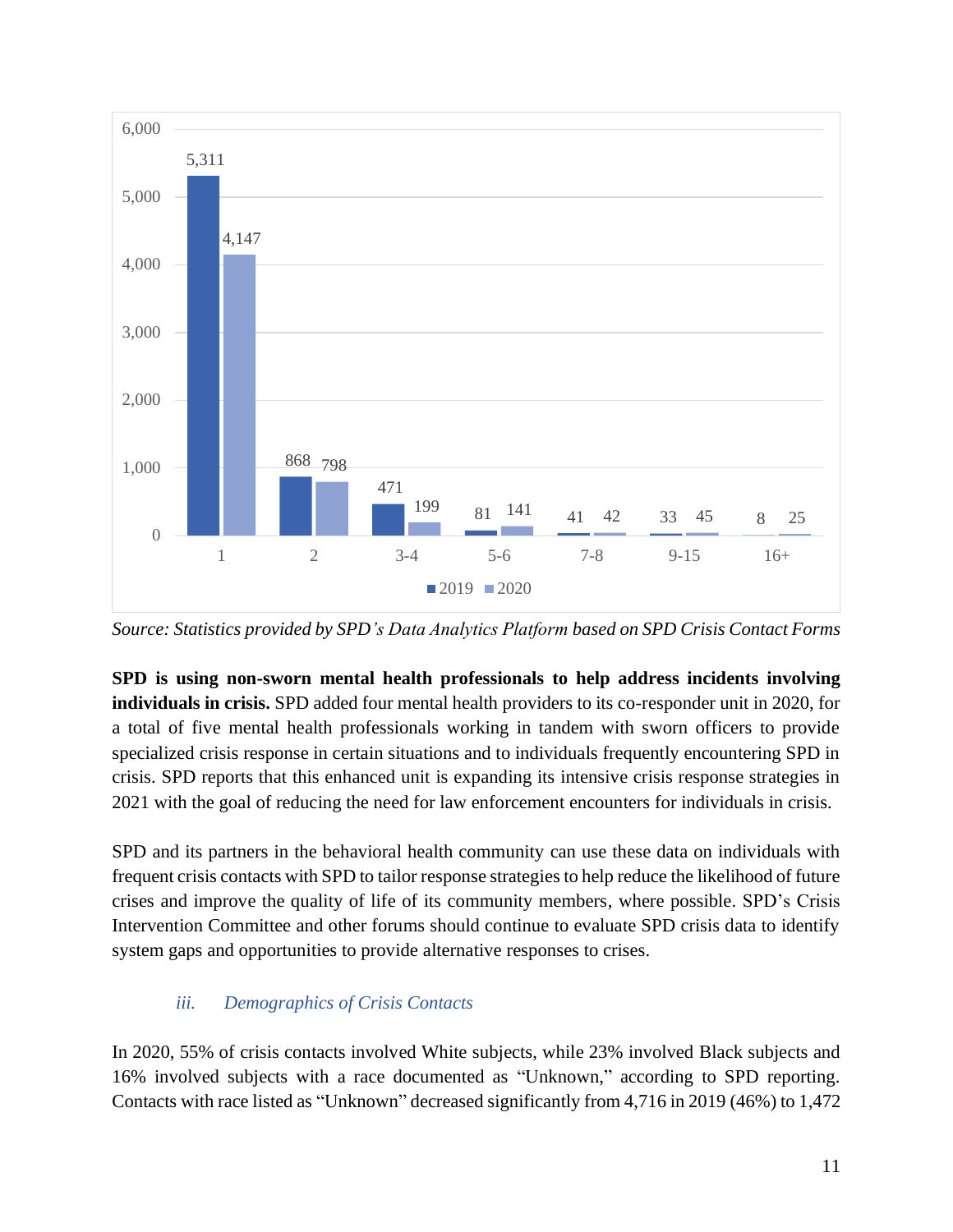in 2020 (16%). This decrease in 2020 led to more clear statistics in crisis contacts across races. SPD should work toward increasing the percentage of contacts with demographic reporting, in this area and others as discussed throughout the report, to enhance its analyses of interactions across demographics.



**Figure 2. Race of Crisis Contacts, 2019-2020**

*Source: Statistics provided by SPD's Data Analytics Platform based on SPD Crisis Contact Forms*

SPD improved the data collection pertaining to the gender of individuals in crisis from 2019 to 2020. SPD documented 3,853 crisis contacts with an "Unknown" gender in 2019, representing 38% of all crisis contacts for the year. This percentage decreased dramatically to 1.7% in 2020. This improvement in documentation leads to a corresponding increase in reporting for the other gender categories for 2020. While this positive change complicates year-to-year analysis of crisis contacts by gender, it presents a more accurate picture for analysis in 2020, with males and females representing 58% and 39% of crisis contacts respectively.

# **Figure 3. Gender of Crisis Contacts, 2019-2020**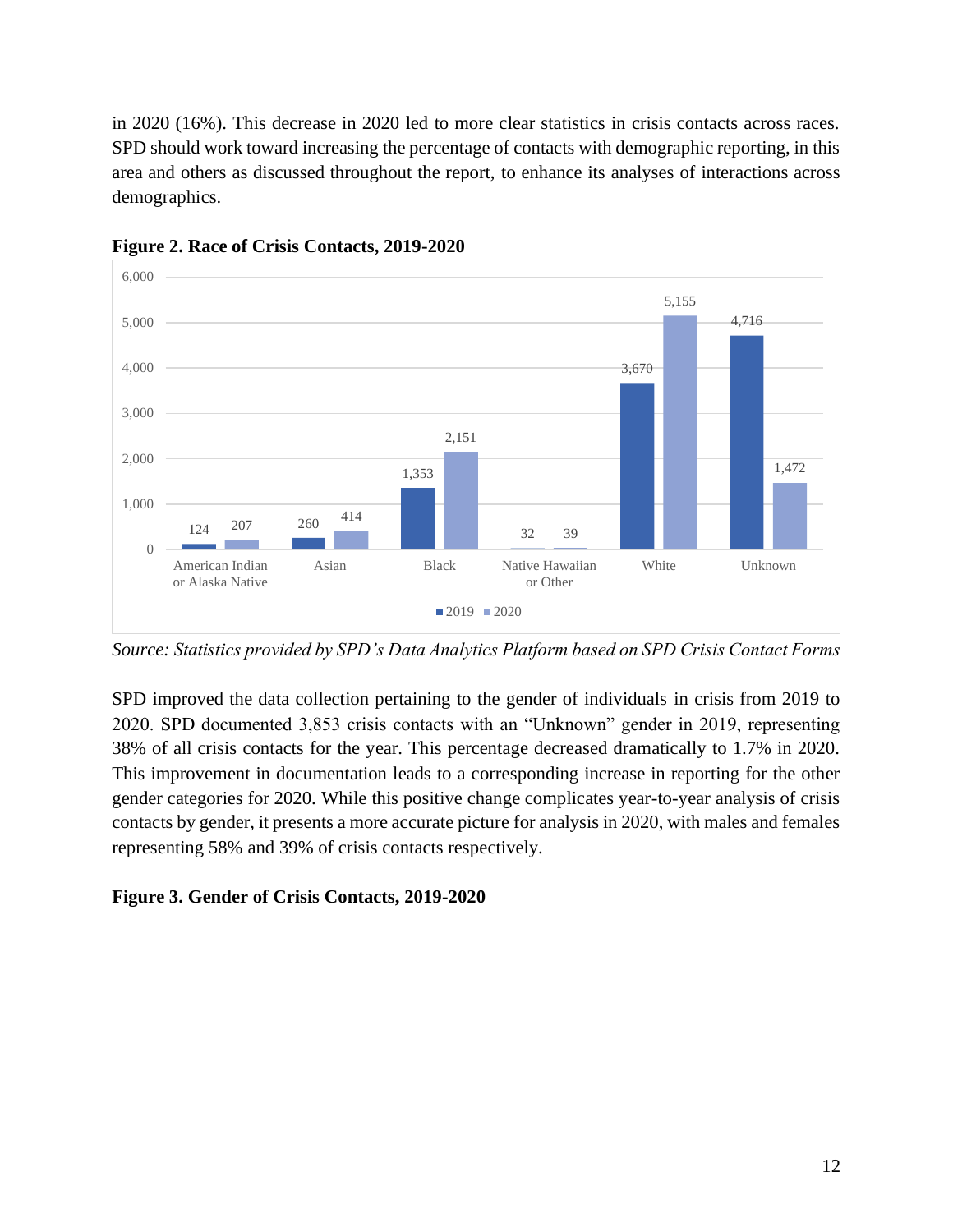

*Source: Statistics provided by SPD's Data Analytics Platform based on SPD Crisis Contact Forms*

Similarly, SPD improved its data collection for the age of individuals officers interact with in crisis. The percentage of crisis forms completed with an "Unknown" age decreased from 39% in 2019 to 4% in 2020.



**Figure 4. Crisis Contacts by Age Group, 2019-2020**

*Source: Statistics provided by SPD's Data Analytics Platform based on SPD Crisis Contact Forms*

Like with gender reporting, the decrease in "Unknown" ages for 2020 led to a corresponding increase in reporting for the other age categories for 2020. While this positive change likewise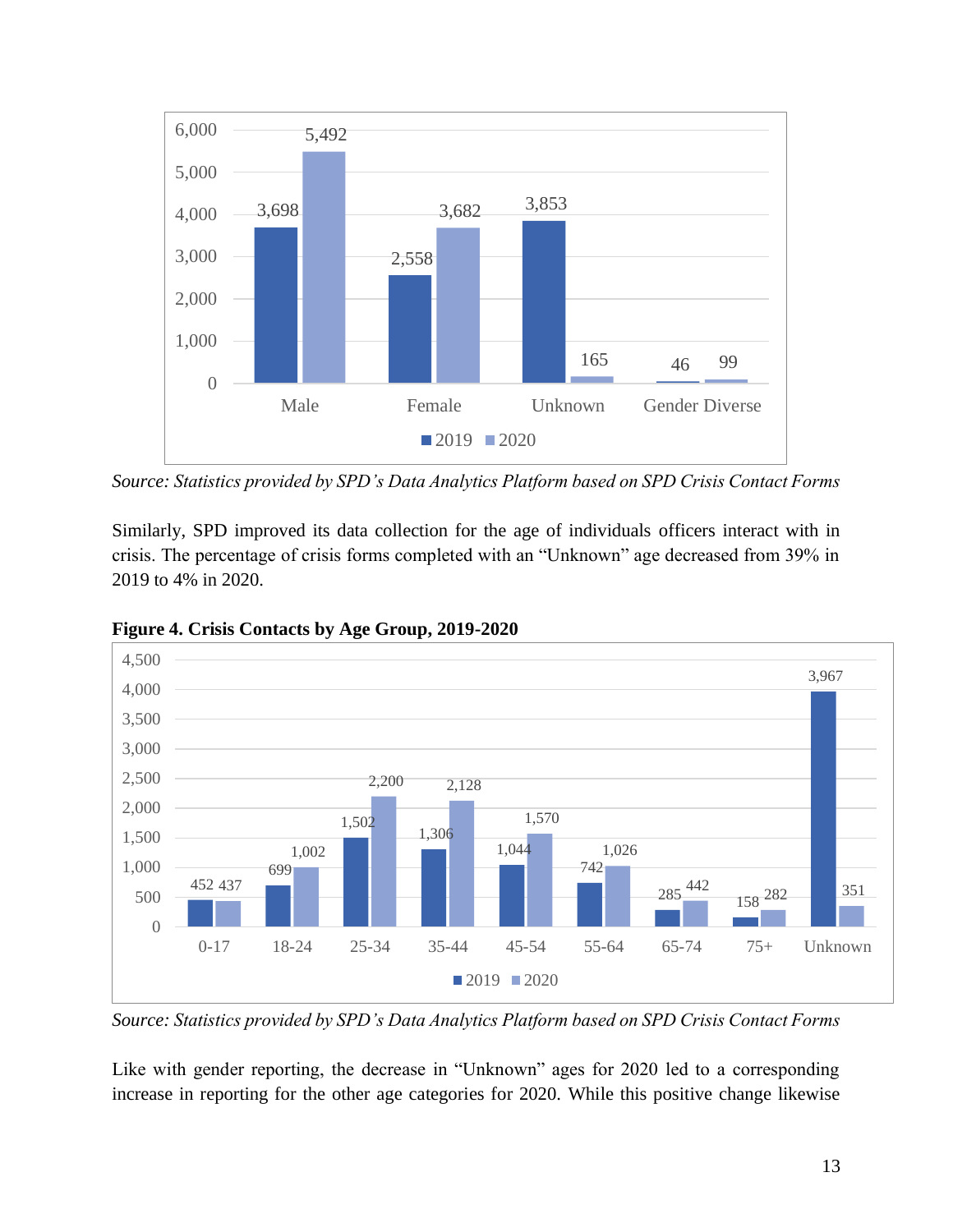complicates year-to-year analysis of crisis contacts by gender, it presents a more accurate picture for analysis in 2020, with ages 25-34 and 35-44 representing 24% and 23%, respectively of crisis contacts with a documented age for the crisis contact.

# *iv. Resolution of Crisis Contacts*

**SPD's arrest rate in crisis situations remains consistent with what the Monitoring Team found in its 2016 assessment.** The Monitoring Team's 2016 review, which found SPD in compliance with the terms of the Consent Decree relating to behavioral crisis, found SPD crisis contacts resulted in arrest 7.5% of the time.<sup>32</sup> SPD's arrest rate in 2019 was 8.62% and 6.30% in 2020, averaging near the rate found by the Monitoring Team in its 2016 report and below the 9.7% for 2016-2017 rate reported in SPD's Phase II assessment.<sup>33</sup> SPD referred crisis contacts to services in 16% of contacts for both 2019 and 2020, and more than a third of crisis contacts resulted in an emergency detention in 2019 and 2020.

| <b>Outcome</b>             | 2019   | 2020   |
|----------------------------|--------|--------|
| Arrested                   | 8.62%  | 6.30%  |
| Referred to Services       | 16.19% | 16.42% |
| <b>Emergency Detention</b> | 35.31% | 38.52% |

## **Table 1: Crisis Contact Outcomes, 2019–2020**

*Source: Statistics provided by SPD's Data Analytics Platform based on SPD Crisis Contact Forms*

## *v. Use of Force in Crisis Contacts*

A primary goal of the parties in entering into the Consent Decree was to reduce excessive use of force in crisis situations. Consequently, one important indicator is the rate of force that SPD officers employ in crisis situations – and the rate of misconduct. SPD reports the following uses of force during crisis contacts, which should be considered with some caution as discussed below:

# **Table 2: Use of Force Involving Individuals Experiencing Behavioral Health Crisis, by Use of Force Level, 2019–2020<sup>34</sup>**

**Force Level 2019 2020**

<sup>&</sup>lt;sup>32</sup> Fifth Systemic Assessment at 18.

<sup>&</sup>lt;sup>33</sup> Dkt. 511 at 71.

<sup>&</sup>lt;sup>34</sup> SPD classifies its use of force with a three-level system that, generally, categorizes force according to the severity or significance of the force involved. In short, Type I force is the lowest level and includes force that causes transitory pain or complaint of transitory pain, in addition to firearm pointings. Type II, the intermediate level, includes force that is reasonably expected to cause greater than transitory pain but less than substantial bodily harm, such as Taser usage. Type III force is the most serious force and includes potentially lethal force such as officerinvolved shootings and other force that could cause substantial bodily harm.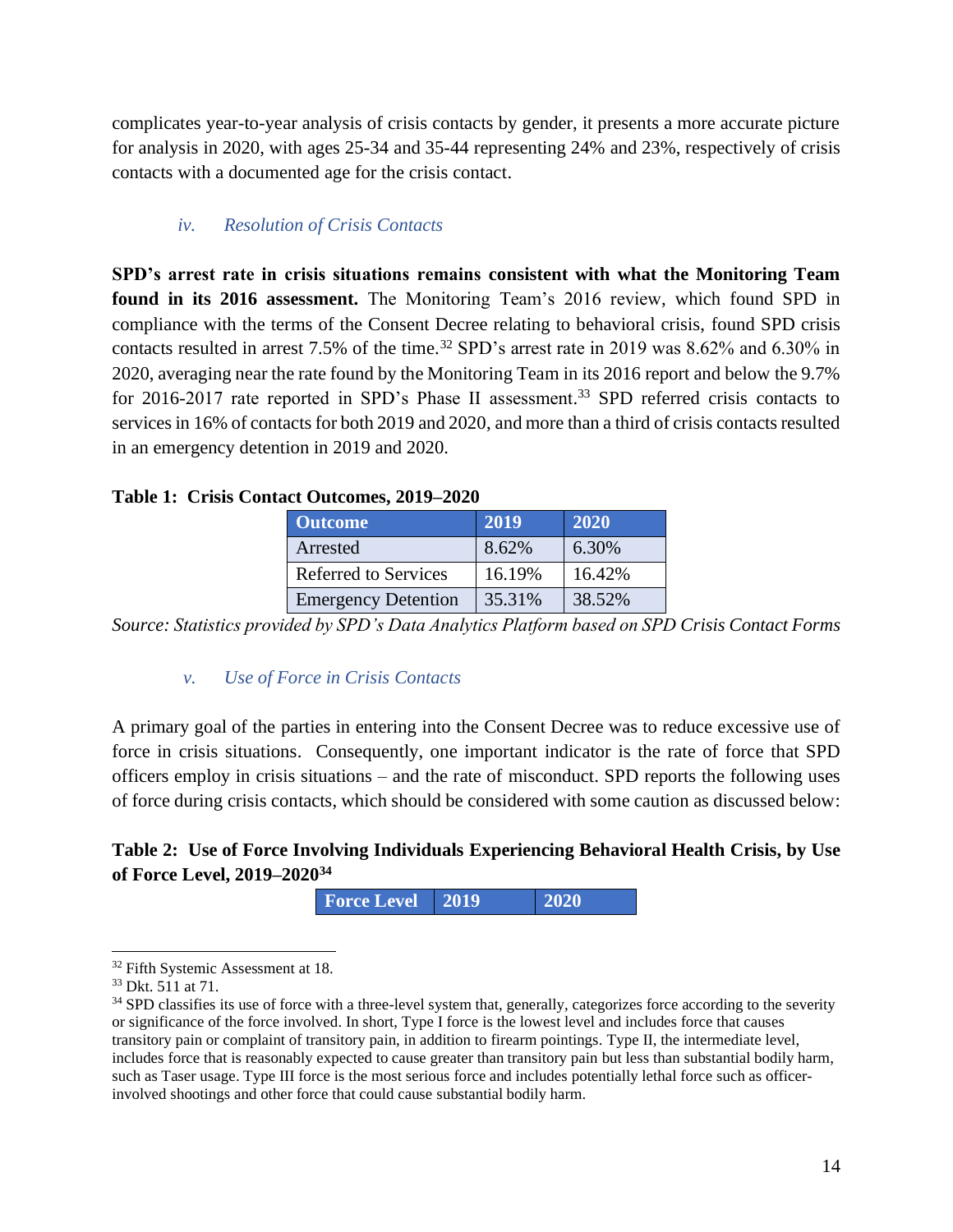| Type I       | 123 | 99  |
|--------------|-----|-----|
| Type II      | 60  | 50  |
| Type III     |     |     |
| <b>Total</b> | 185 | 150 |

*Source: Statistics provided by SPD's Data Analytics Platform based on SPD Crisis Contact Forms and Use of Force Reports. See explanation below regarding data quality issues regarding uses of force involving crises.*

**SPD used force in approximately 1.71% of crisis contacts across 2019 and 2020 – with higherlevel force (Type II and III force) used in 0.58% of crisis contacts, but this data should be interpreted with some caution as it appears to not encompass all crisis-related uses of force.**  Based on the available use of force statistics and the aggregate crisis contact statistics previously reported, SPD used force in 1.82% of crisis contacts in 2019 and in 1.59% of crisis contacts in 2020, for an aggregate rate of 1.71% over 2019 and 2020. Higher level uses of force (Type II and III) were used in 0.58% of crisis contacts across 2019 and 2020. With three Type III use of force reported across crisis contacts in 2019 and 2020, SPD reported using the highest level of force in 0.02% of crisis contacts.

The statistics presented here must be interpreted with caution, because both the Monitoring Team and SPD have identified some instances where a use of force may not have been properly documented as a crisis contact. For example, SPD's Force Review Board has called for corrective action for missing crisis documentation for a few Type II and Type III uses of force. While the Monitoring Team's review indicates that Type III uses of force are very rare in crisis contacts, they are slightly more frequent than the data available for analysis would suggest. Issues with categorizing Type III force as crisis incidents are likely related to the different reporting and investigation requirements for a Type III use of force incident, where the involved officer who used force against the person in crisis is sequestered and interviewed by the Force Investigation Team rather than completing a written force statement and crisis contact as is the case with Type I and II uses of force in crisis situations.

That said, any issues related to correlating uses of force with available crisis documentation does not indicate any deficiency regarding the investigation or related accountability regarding the uses of force in these incidents. Any use of force, whether it involves crisis documentation or not, results in a force investigation according to SPD policy. SPD is aware of these data issues, having previously identified the issue in multiple Force Review Board meetings, and is working toward remedies. Most notably, SPD is planning to incorporate use of force reporting into its records management system, which already includes documentation of most SPD field activities like arrests and crisis contacts. This integration would facilitate improved data quality and analytics related to crisis situations. In addition, SPD should consider implementing ongoing mechanisms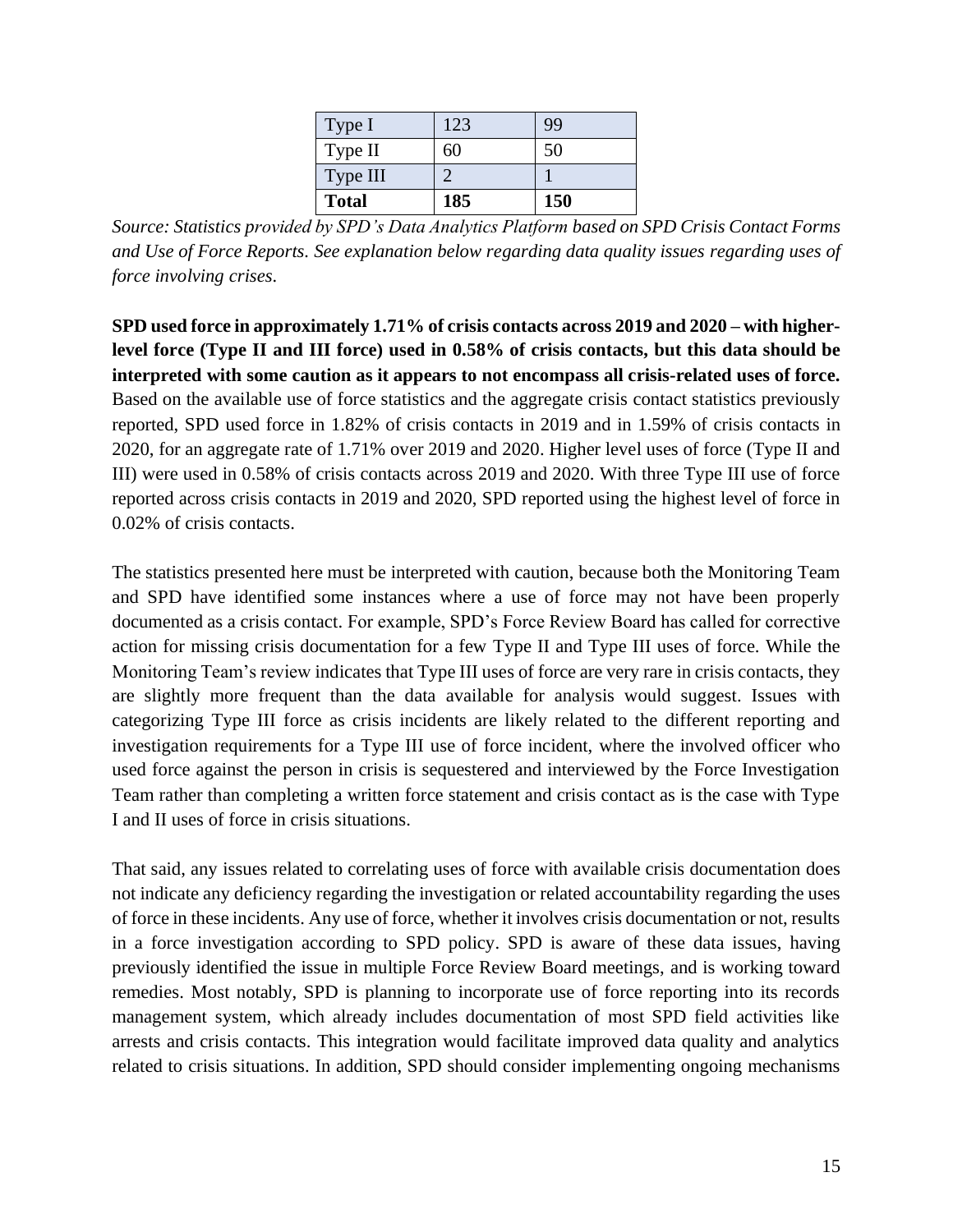to assess potential compliance issues related to completing required crisis contact documentation, in addition to ongoing mechanisms already in place such as the Force Review Board.

With these caveats in mind, Table 3 summarizes these rates of use of force incidents by SPD officers in crisis contacts, according to SPD data:

| <b>Force Level</b> | <b>2019 Rate</b> | <b>2020 Rate</b> | 2019-2020 Rate |
|--------------------|------------------|------------------|----------------|
| Type I             | 1.21%            | 1.05%            | 1.13%          |
| Type II            | 0.59%            | 0.53%            | 0.56%          |
| Type III           | 0.02%            | 0.01%            | 0.02%          |
| <b>Total</b>       | 1.82%            | 1.59%            | 1.71%          |

**Table 3: Percentage of Crisis Contacts Involving Use of Force, by Force Type, 2019–2020**

*Source: Statistics Provided by SPD's Data Analytics Platform based on SPD Crisis Contact Forms and Use of Force Reports. See explanation above regarding data quality issues regarding uses of force involving crises.*

The rates of force for both years remain at or below what the Monitoring Team found in its 2016 assessment, when officers used "force against individuals in crisis less than two percent of the time."<sup>35</sup> The aggregate rate for 2019-2020 (1.71%) is similar to the use of force per crisis contact rate of 1.74% found by SPD in its 2018 Phase II report assessing performance across 2017 and the first half of 2018.<sup>36</sup> The aforementioned data quality issues would have been present during the previous reporting periods as well.

The sustained, low rate of force – and especially serious force – in crisis intervention situations represents a dramatic improvement from DOJ investigative findings that led to the Consent Decree. In 2011, according to DOJ's investigation, SPD estimated 70% of use of force incidents involved a crisis.<sup>37</sup> The Monitoring Team later reported that SPD indicated for 2015 that "slightly more than 50 percent of the Department's applications of force involved subjects impaired by either mental illness, or drugs or alcohol, or other indicators which would meet the current 'behavioral crisis' definition over the past year."<sup>38</sup> In significant contrast, 9.7% of use of force incidents overall involved a crisis in 2019-2020, according to SPD data. Although SPD's 2011 estimate was not rooted in data, as SPD did not systematically and reliably track crisis contacts prior to the decree, the significant positive distance between prior estimates and current outcomes is notable.

<sup>&</sup>lt;sup>35</sup> Fifth Systemic Assessment at 1.

<sup>36</sup> Dkt. 511 at 13.

<sup>37</sup> 2011 Findings Letter at 5.

<sup>&</sup>lt;sup>38</sup> Fifth Systemic Assessment at 3.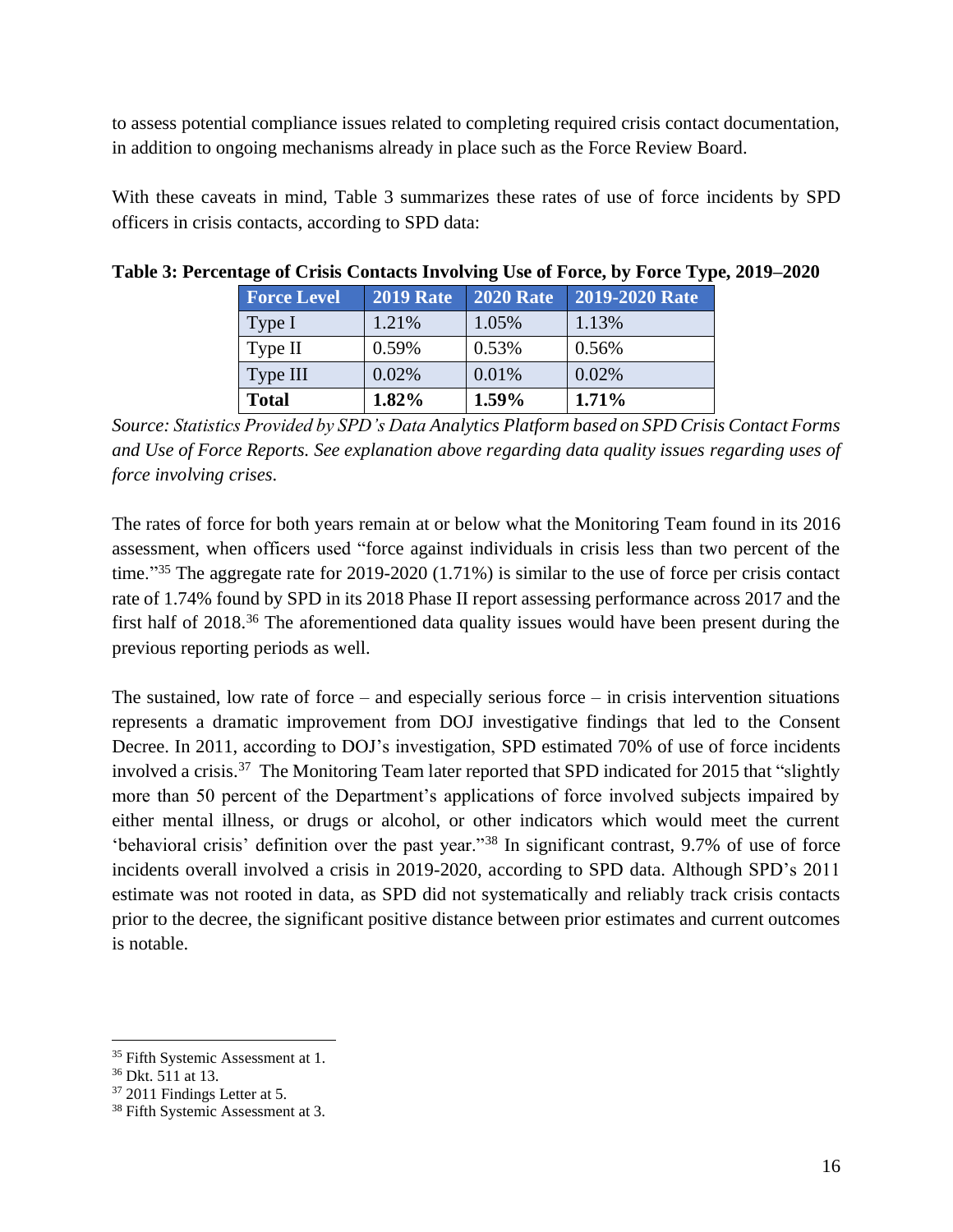We observe here that SPD has systems and processes in place, via its use of force investigation and review and its misconduct investigation process, to identify problematic or deficient performance in the context of interactions with individuals experiencing behavioral crisis. In the rare instance where a Type III use of force, like an officer-involved shooting, does occur, these critical incidents prompt a specific, detailed Force Investigation Team investigation of the force incident. SPD's Force Review Board would then have a lengthy discussion regarding the force incident, potential misconduct, and opportunities for departmental improvement. SPD policy requires referring potential misconduct in these events to the Office of Professional Accountability (OPA). OPA sits on the Force Review Board and may self-initiate an investigation of misconduct if SPD does not refer to the case, providing an additional backstop.

When a Type II use of force occurs in a crisis situation, the Force Review Unit will review the use of force for compliance with policy, training, and tactics as well as evaluate the quality of the chain of command's review. These uses of force may then also go before the Force Review Board as part of a random sample review or if the Force Review Unit flags the case for Board discussion. The Force Review Board also reviews all uses of less-lethal instruments in Type II use of force incidents, some of which involve crisis situations. In all, SPD has multiple layers of review and accountability on use of force incidents involving individuals in crisis.

SPD's accountability partners provide additional systems for monitoring and accountability on crisis use of force cases. OPA will investigate any internal or external complaint of inappropriate force or crisis intervention tactics, as it would with any complaint of misconduct. The Office of Inspector General reviews OPA investigations of misconduct and also conducts proactive systemic audits of SPD performance, including a forthcoming crisis intervention review. Both the Office of Police Accountability and the Office of Inspector General monitor SPD's Force Review Board meetings to provide feedback to SPD and refer incidents for misconduct investigation, should SPD fail to do so. Through SDP's internal management mechanisms and the wide-ranging oversight of its accountability partners, Seattle has multi-layered systems of accountability and performance improvement rivaled by few cities in America.

## *vi. Misconduct Allegations for Crisis Contacts*

**About 0.24% of all crisis contacts were the subject of a complaint to OPA, with OPA sustaining allegations stemming from those investigations in 0.07% of crisis contacts overall.**  The City reports that the Office of Police Accountability received 23 complaints of potential misconduct involving subjects in behavioral crisis in 2020. This represents 0.24% of the 9,438 crisis contacts for 2020. OPA sustained at least one allegation in 7 of these cases, leading to a rate of sustained findings in 0.07% of crisis contacts. Complaints may originate from a member of the public filing allegations of misconduct against an officer or from a member of the Department identifying potential misconduct and referring the incident for review by OPA.